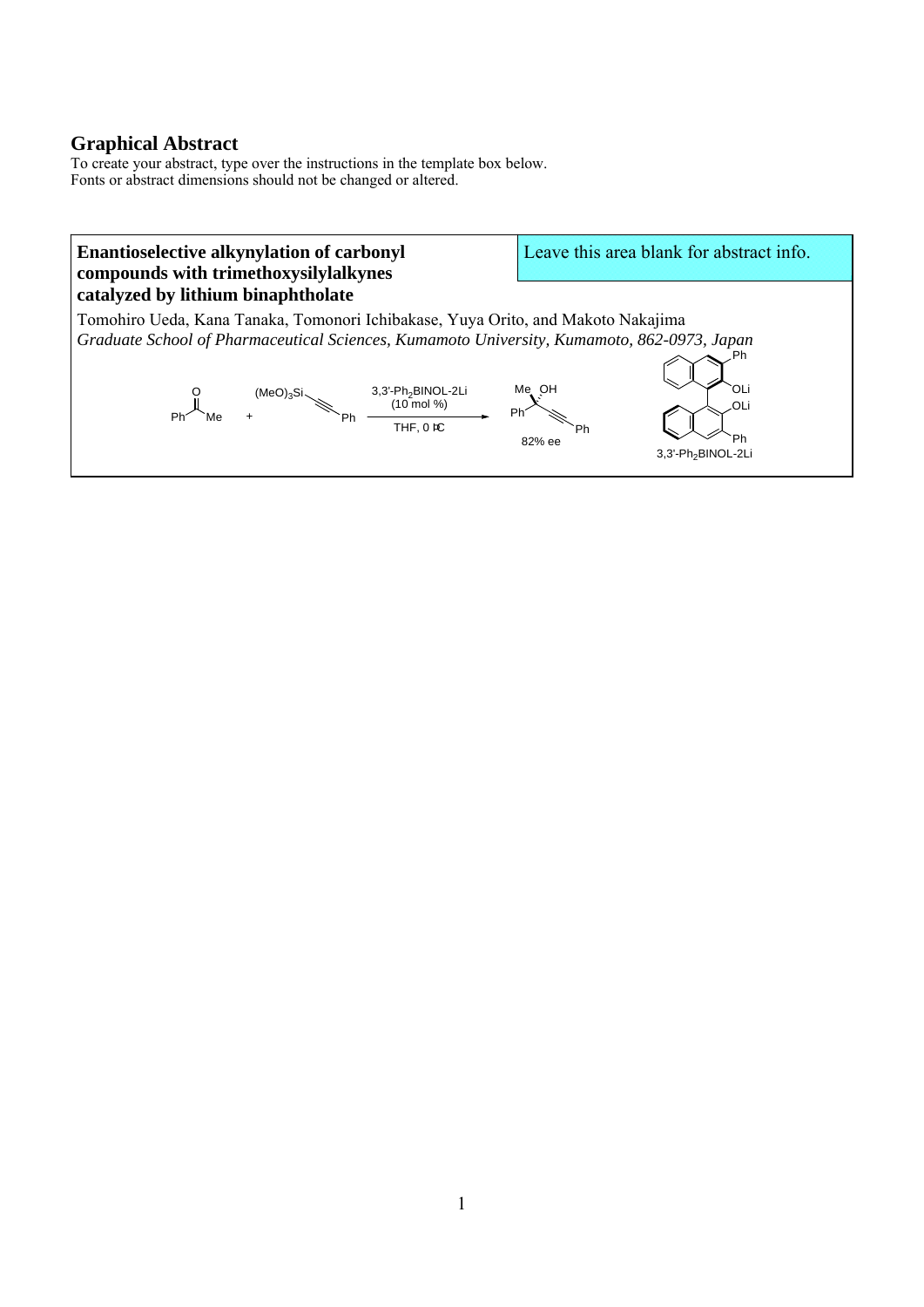

## Tetrahedron journal homepage: www.elsevier.com



# Enantioselective alkynylation of carbonyl compounds with trimethoxysilylalkynes catalyzed by lithium binaphtholate

Tomohiro Ueda, Kana Tanaka, Tomonori Ichibakase, Yuya Orito and Makoto Nakajima

*Graduate School of Pharmaceutical Sciences, Kumamoto University, Kumamoto, 862-0973, Japan* 

## ARTICLE INFO ABSTRACT

*Article history:*  Received Received in revised form Accepted Available online

Enantioselective alkynylation of aldehydes and ketones was accomplished using trimethoxysilylalkynes as alkynylating reagents and lithium 3,3'-diphenylbinaphtholate as a catalyst. Optically active propargylic alcohols were obtained in good to high chemical yields and enantioselectivities. Alkynylation of acetylpyridines afforded biologically active pyridyl propargylic alcohols in good enantioselectivities.

2009 Elsevier Ltd. All rights reserved.

# *Keywords:*

enantioselective catalysis; alkynylation; trimethoxysilylalkyne; lithium binaphtholate

## **1. Introduction**

Optically active propargylic alcohols are important precursors for the synthesis of a wide range of biologically active compounds.<sup>1</sup> Secondary alcohols are generally prepared by the enantioselective reduction of ketones. However, secondary *propargylic* alcohols are not prepared in this way because some alkynyl ketones are prone to decomposition or isomerization even under mild conditions. Moreover, *tertiary* propargylic alcohols cannot, in principle, be prepared by the reduction. Therefore, the enantioselective alkynylation of carbonyl compounds is an alternative approach to the preparation of chiral propargylic alcohols.<sup>2</sup> The first enantioselective catalytic approach was reported by Soai, who used alkynylzinc as an alkynylating agent and an amino alcohol as a catalyst. $3$  Since then, several cases of the enantioselective alkynylation of carbonyl compounds have been reported using various catalysts.<sup>4-</sup> 7

 $\frac{1}{\sqrt{1-\frac{1}{2}}\sqrt{1-\frac{1}{2}}\sqrt{1-\frac{1}{2}}\sqrt{1-\frac{1}{2}}\sqrt{1-\frac{1}{2}}\sqrt{1-\frac{1}{2}}\sqrt{1-\frac{1}{2}}\sqrt{1-\frac{1}{2}}\sqrt{1-\frac{1}{2}}\sqrt{1-\frac{1}{2}}\sqrt{1-\frac{1}{2}}\sqrt{1-\frac{1}{2}}\sqrt{1-\frac{1}{2}}\sqrt{1-\frac{1}{2}}\sqrt{1-\frac{1}{2}}\sqrt{1-\frac{1}{2}}\sqrt{1-\frac{1}{2}}\sqrt{1-\frac{1}{2}}\sqrt{1-\frac{1}{2}}\sqrt{1-\frac$ Recently another access to the propargylic alcohols was reported by Scheidt, who found that alkoxides activated trialkoxysilylalkynes to react with ketones as well as aldehydes. $859$  In their report, they postulate the formation of hypervalent silicate<sup>10</sup> from trialkoxysilylalkyne and alkoxide. We previously reported that lithium binaphtholate activated trimethoxysilyl enol ethers to form hypervalent silicate, which reacted with an aldehyde to afford an aldol adduct in high chemical and optical yields.<sup>11</sup> Here, we disclose the details of the enantioselective alkynylation of aldehydes and ketones using trimethoxysilylalkynes in the presence of lithium binaphtholates as catalyst. $12$ 

## **2. Results and discussion**

#### *2.1. Alkynylation of aldehydes*

We first investigated the alkynylation of benzaldehyde (**1a**) with trimethoxy(phenylethynyl)silane (**2a**) 13 in THF using lithium binaphtholate<sup>14</sup> prepared from binaphthol  $(4a)$  and BuLi as the catalyst. The reaction proceeded smoothly to afforded the propargylic alcohol in high yield, but the enantioselectivity was quite low (Table 1, entry 1).<sup>15</sup> Screening of the binaphthol derivatives revealed that introduction of substituents at 3,3' position of binaphthol increased the enantioselectivity. Among various 3,3'-substituted binaphthols tested, we found that the diphenyl derivative (**4h**) gave the most promising selectivity (entry 8).

With the appropriate catalyst precursor in hand, we investigated alkynylation of benzaldehyde (**1a**) with various trimethoxysilylalkynes. A wide variety of trimethoxysilylalkynes reacted with benzaldehyde to afford the adduct in high yields, however, the reactivity and enantioselectivity depended on the substituent on the opposite side of alkyne (Table 2). Cyclohexenyl (entry 3), benzyloxymethyl (entry 4) and silyloxymethyl (entry 5) derivatives gave lower selectivities, and the n-butyl derivative (entry 2) reacted quite slowly with low selectivity.

<sup>\*</sup> Corresponding author. Tel.:  $+81-96-371-4680$ : fax:  $+81-96-362-7692$ : e-mail: nakajima@gpo.kumamoto-u.ac.jp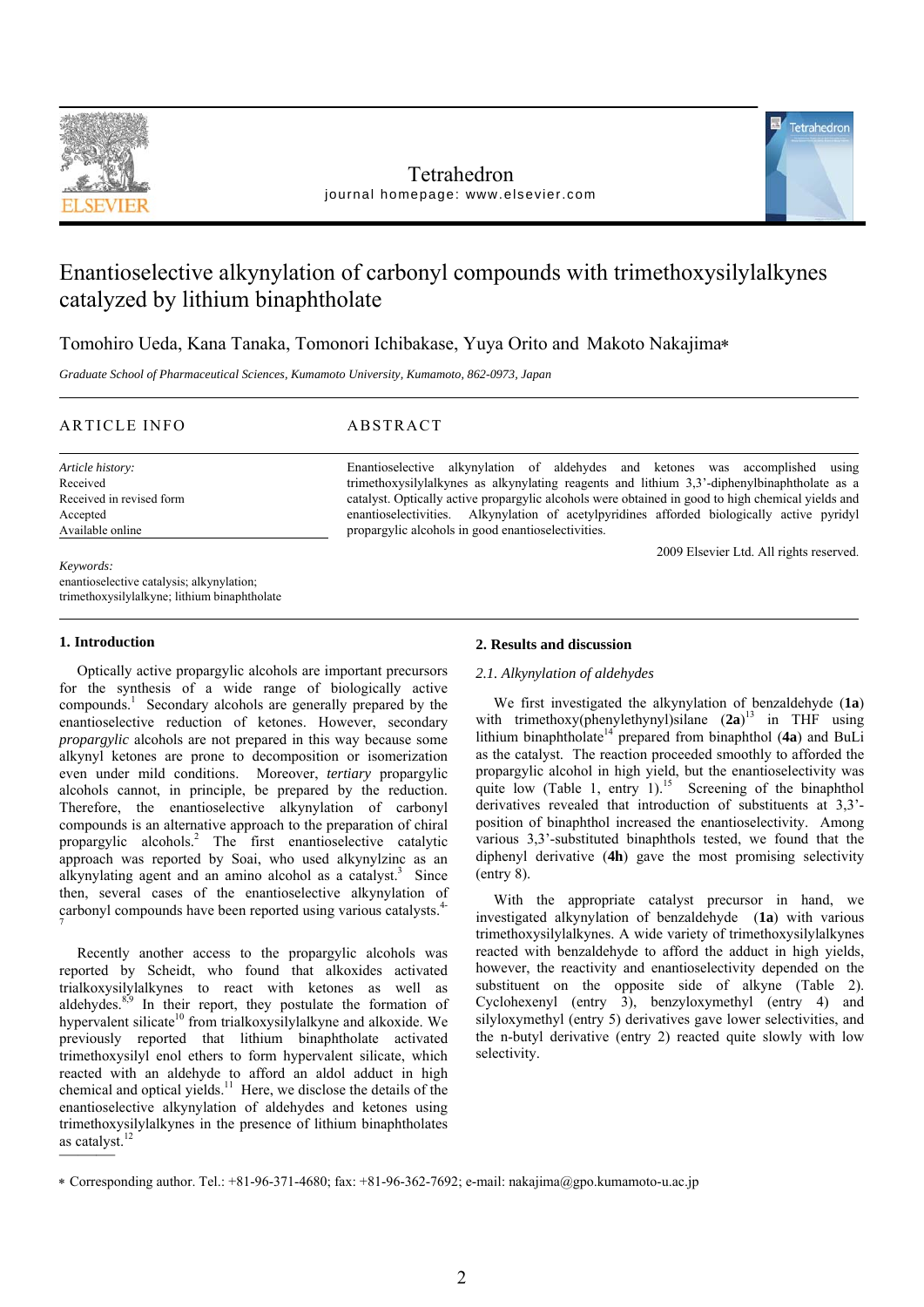**Table 1.** Screening of binaphthol derivative in the phenylethynylation of benzaldehyde with trimethoxy(phenyethynyl)silane



<sup>a</sup> Isolated yield

**b** Determined by HPLC

## **Table 2.** Alkynylation of benzaldehyde with various trimethoxysilylalkynes

| Ph <sup>®</sup><br>н<br>1a  | (MeO) <sub>3</sub> Si<br>R <sup>1</sup><br>$\mathbf 2$ | 4h<br>(10 mol %)<br>THF, 0 EC, 1 h | Ph<br>OLi<br>OLi<br>Ph<br>Ph | OH<br>н<br>R <sup>1</sup><br>3 |
|-----------------------------|--------------------------------------------------------|------------------------------------|------------------------------|--------------------------------|
| Entry                       | $R^1$ in silylalkyne                                   | Product                            | Yield, % <sup>a</sup>        | Ee, $\sqrt[9]{6}$              |
| 1                           | Ph $(2a)$                                              | 3aa                                | 98                           | 58                             |
| $2^{\circ}$                 | $n-Bu(2b)$                                             | 3ab                                | 85                           | 21                             |
| 3                           | $cyclohexen-1-yl(2c)$                                  | 3ac                                | 89                           | 46                             |
| $\overline{4}$              | BnOCH <sub>2</sub> (2d)                                | 3ad                                | 90                           | 38                             |
| 5                           | $(i-Pr)_{3}SiOCH_{2} (2e)$                             | 3ae                                | 94                           | 41                             |
| <sup>a</sup> Isolated yield |                                                        |                                    |                              |                                |

**b** Determined by HPLC

 $^{\rm c}$  18 h

Because the best result was obtained using the phenyl derivative **2a**, we investigated the phenylethynylation of various aldehydes with this derivative (Table 3). Naphthaldehydes **1b** and **1c** gave results similar to those of benzaldehyde (entries 2 and 3). Electron-deficient groups, such as trifluoromethyl, on benzene ring decreased the selectivity (entry 4), whereas electron-donating groups, such as methoxy or dimethylamino, tend to increase the selectivity (entries 5 and 6). In paticular, dimethylaminobenzaldehyde **1f** gave the best enantioselectivity, 65%. The alkynylation proceeded smoothly with non-aromatic aldehydes, such as cinnamaldeyde **1g**, hydrocinnamaldehyde **1h**,

or cyclohexylcarboxaldehyde **1i**, however, the observed selectivities were rather low (entries 7-9).

**Table 3.** Phenylethynylation of various aldehydes with trimethoxy(phenyethynyl)silane<sup>a</sup>



<sup>a</sup> Silylalkyne 1.5 eq, catalyst 10 mol %, 0 °C, 1 h. See Experimental.

#### **b** Isolated yield.

c Determined by HPLC. The absolute configurations were determine by comparison of the sign of optical rotation of the product, see Experimental.

## *2.2. Alkynylation of ketones*

Chiral tertiary alcohols represent important structural motifs in organic syntheses.16 The enantioselective alkynylations of aldehydes have been widely investigated, however, few successful reports of the alkynylation of ketones exist due to their low reactivities.<sup>17,18</sup> As the reactivity of trialkoxysilylalkynes are sufficiently high to react with ketones, $8$  we next start to investigated the alkynylation of ketones.

First, we examined the phenylethynylation of acetophenone under the conditions we used for the alkynylation of aldehydes. The adduct was obtained in a high enantioselectivity but the chemical yield was moderate (Table 4, entry 1, 59% yield, 76% ee). Again, optimization of the reaction conditions and a search for chiral catalysts did not identify any catalysts that were better than 3,3'-diphenylbinaphthol. Reaction at 0 ˚C gave a better selectivity but a lower yield (entry 5). We then tested slow addition of the ketone to the mixture of catalyst and alkyne over 3 h to prevent self-aldol reaction of acetophenone and found that the chemical yield was significantly increased (entry 6). Increasing the number of equivalents of alkyne gave a better chemical yield with no reduction of enantioselectivity (entry 7).

## **Table 4.** Screening of the conditions of the phenylethynylation of acetophenone

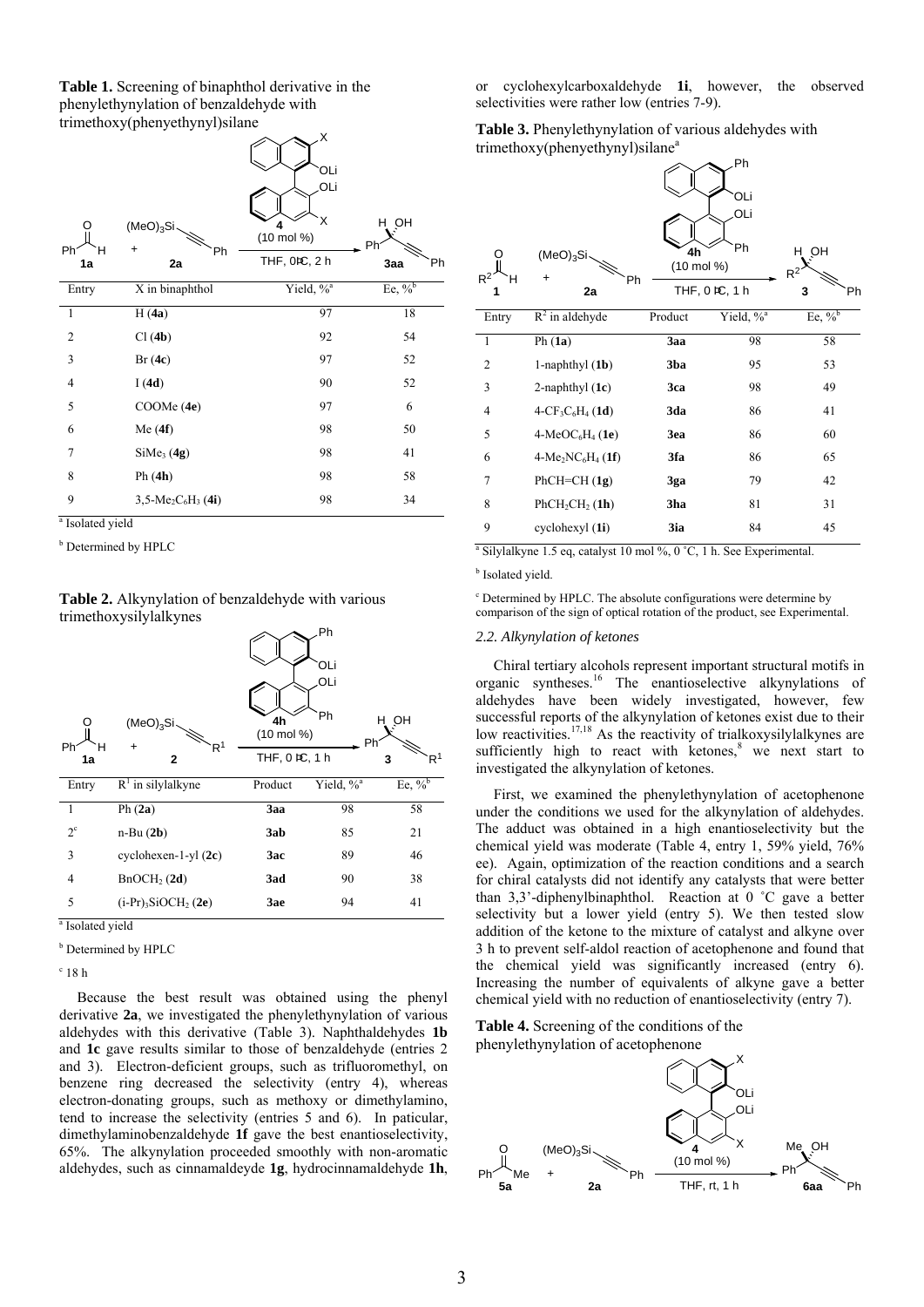| Entry                       | X in BINOL | Yield, % <sup>a</sup> | Ee, $\sqrt[9]{6}$ |  |
|-----------------------------|------------|-----------------------|-------------------|--|
| 1                           | Ph(4h)     | 59                    | 76                |  |
| 2                           | H(4a)      | 24                    | 10                |  |
| 3                           | Cl(4b)     | 36                    | 22                |  |
| 4                           | Me(4f)     | 37                    | 29                |  |
| $5^{\circ}$                 | Ph(4h)     | 51                    | 82                |  |
| $6^{c,d}$                   | Ph(4h)     | 64                    | 82                |  |
| $7$ c,d,e                   | Ph(4h)     | 81                    | 82                |  |
| <sup>a</sup> Isolated yield |            |                       |                   |  |

**b** Determined by HPLC

 $\degree$  0  $\degree$ C

d Slow addition of ketone over 3 h and an additional 1 h

e alkyne, 3 eq

The results obtained from the reaction of 1.5 eq trimethoxy(phenylethynyl)silane **2a** are summarized in Table 5. Similar enantioselectivities and chemical yields were obtained using 2-naphthaldehyde and 4'-substituted acetophenones (entries 1-7). Propiophenone **5h** gave a decreased selectivity (entry 8), and isobutyrophenone **5i** gave an almost racemic product (entry 9), which suggests the bulkiness of the aliphatic group has inferior effect on selectivity. Aliphatic ketones gave better chemical yields than acetophenone, but with lower selectivities (entries 10-12).

**Table 5.** Phenylethynylation of various ketones with trimethoxy(phenyethynyl)silane<sup>a</sup>

| R <sup>3</sup><br>$R^2$<br>5 | (MeO) <sub>3</sub> Si<br>Ph<br>2a | Ph<br>OLi<br>OLi<br>Ph<br>4h<br>(10 mol %)<br>THF, 0PC, 4 h | $R^2$                 | $R^3$ OH<br>6                  |
|------------------------------|-----------------------------------|-------------------------------------------------------------|-----------------------|--------------------------------|
| Entry                        | $R^2$ , $R^3$ in ketone           | Product                                                     | Yield, $\sqrt[6]{\ }$ | Ee, $\sqrt[9]{6}$ <sup>c</sup> |
| $\mathbf{1}$                 | Ph, Me $(5a)$                     | 6aa                                                         | 64                    | 82                             |
| 2                            | 2-naphthyl, Me (5b)               | 6ba                                                         | 60                    | 76                             |
| 3                            | $4-MeC_6H_4$ , Me $(5c)$          | 6ca                                                         | 57                    | 81                             |
| 4                            | $4-MeOC6H4$ , Me (5d)             | 6da                                                         | 61                    | 81                             |
| 5                            | $4\text{-}NO_2C_6H_4$ , Me (5e)   | 6ea                                                         | 71                    | 72                             |
| 6                            | $4 - FC_6H_4$ , Me (5f)           | 6fa                                                         | 67                    | 79                             |
| 7                            | $4-CF_3C_6H_4$ , Me (5g)          | 6ga                                                         | 63                    | 75                             |
| 8                            | Ph, $Et(5h)$                      | 6ha                                                         | 77                    | 61                             |
| 9                            | Ph, $i-Pr(5i)$                    | 6ia                                                         | 65                    | 8                              |
| 10                           | $PhCH_2CH_2$ , Me $(5j)$          | 6ja                                                         | 92                    | 41                             |
| 11                           | cyclohexyl, Me $(5k)$             | 6ka                                                         | 74                    | 52                             |
| 12                           | tert-Bu, Me $(5I)$                | 6la                                                         | 64                    | 43                             |
|                              |                                   |                                                             |                       |                                |

<sup>a</sup> Silylalkyne 1.5 eq, catalyst 10 mol %, 0 °C, 4 h. See Experimental.

**b** Isolated yield

c Determined by HPLC

Because the magnitude of the optical rotation of **6aa** is small, some confusion exists in the literatures regarding the relationship between the sign of optical rotation and the molucule's absolute

configuration.19 To determine the absolute configuration of **6aa**, we first attempted the direct ozonolysis of propargylic alcohol to the corresponding acid, but only acetophenone was obtained. We next investigated ozonolysis after the reduction of the alkyne to the alkene. The obtained **6aa** was reduced using Red-Al® to olefin **7aa**20, which was then transformed into methyl ester **8aa**<sup>21</sup> via ozonolysis (Scheme 1). The absolute configuration of the obtained ester was unambiguously determined to be *S* by the sign of optical rotation, which suggested that the original propargylic alcohol **6aa** had an *S*-configuration.



**Scheme 1.** Determination of the absolute configuration of **6aa**

Pyridyl propargylic alcohols are important building blocks for the synthesis of biologically active compounds, $^{22}$  however, the successful enantioselective alkynylation of acetylpyridine has not been reported, because nitrogen atom in pyridine ring deactivates the chiral Lewis acid catalyst. Using a basic catalyst, our protocol may be applied to the alkynylation of basic substrate, such as acetylpyridines. We next investigated the addition of phenylethyne **2a** or benzyloxypropyne **2d** to 3-acetyl and 4 acetylpyridines (**9a** and **9b**). As expected, the reaction proceeded smoothly, and the corresponding alcohols **10** were obtained in good chemical and optical yields (Scheme 2). These results constitute the highest chemical yield and enantioselectivity reported to date for the alkynylation of acetylpyridines.<sup>2</sup>



**Scheme 2.** Alkynylation of acetylpyridines

## **3. Conclusion**

We demonstrated the first example of enantioselective alkynylation of carbonyl compounds using trialkoxysilylalkyne catalyzed by chiral lithium binaphtholate. The reactivity was sufficiently high that it could be applied to the catalytic alkynylation of ketones. Although the enantioselectivities were modest, these results demonstrate the synthetic utility of trimethoxysilylalkynes for the synthesis of optically active propargylic alcohols as building blocks for biologically active compounds.

## **4. Experimental**

#### *4.1. General*

Optical rotations were obtained using a JASCO DIP-370 digital polarimeter. Infrared spectra were recorded using a JASCO FT/IR-5300.  ${}^{1}H$  NMR and  ${}^{13}C$  NMR spectra were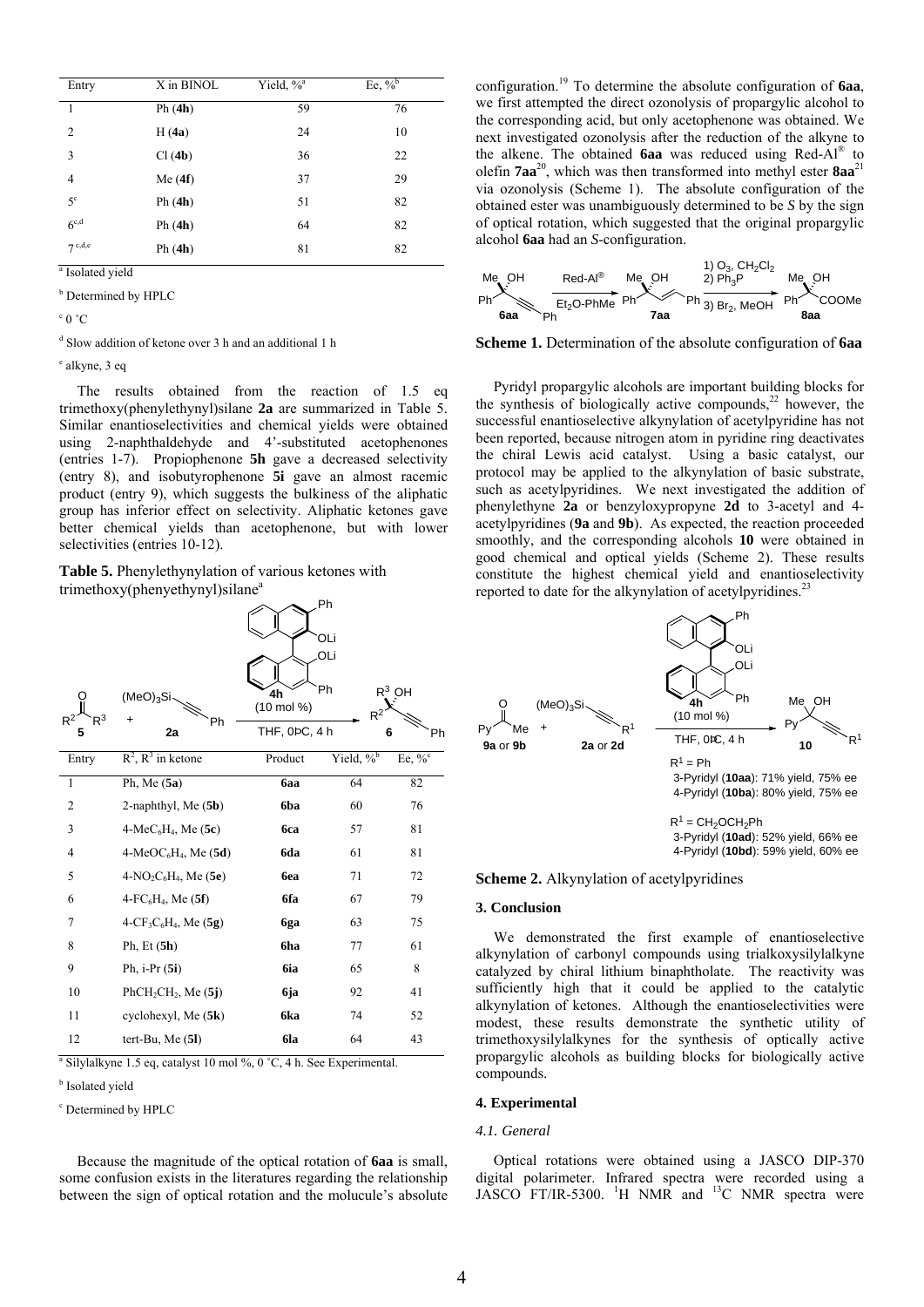recorded using JEOL JNM-ECX-400 ( ${}^{1}H$ , 400 MHz;  ${}^{13}C$ , 100 MHz) spectrometer. Chemical shift values are expressed in ppm relative to internal tetramethylsilane. Coupling constants (*J*) are reported in Hertz (Hz). Abbreviations are as follows: s, singlet; d, doublet; t, triplet; q, quartet; m, multiplet; br, broad. Mass spectra were obtained by electron impact with an ionization voltage of 70 eV using JEOL JMS-DX303 and JMS-BU20. HPLC was performed on JASCO PU-1580 with JASCO UV-1575 ( $\lambda = 254$ ) nm), and chiral separations were performed using Daicel chiralpak or chiralcel columns  $(\phi \quad 0.46 \quad x \quad 25 \quad cm)$ . Trimethoxy(phenylethynyl)silane (**2a**) was prepared by the literature method.<sup>13</sup> Binaphthol derivatives were prepared by the literature methods.<sup>24</sup>

#### *4.2. Preparation of trimethoxysilylalkynes*

## *4.2.1. 1-Hexynyltrimethoxysilane (2 b)*

Hexyne (5.4 g, 66 mmol) was added to the solution of ethylmagnesium bromide (prepared from bromoethane 60 mmol and Mg 60 mmol) in ether (60 mL) and the mixture was refluxed for 2 h. After adding ether (100 mL) and  $Si(OMe)<sub>4</sub>$  (10 mL, 66 mmol) at 0 °C, the mixture was refluxed for another 2 h. After evaporation of the ether, the residue was extracted with ether and the resulting precipitate was filtered off. The filtrate was evaporated and distilled in vacuo to give **2b** as a colorless oil (7.9 g, 65%).

bp 81-83 °C/5 mmHg. <sup>1</sup>H-NMR (CDCl<sub>3</sub>): δ 0.92 (t, 3H,  $J =$ 7.3 Hz, CH<sub>3</sub>), 1.44-1.58 (m, 4H, CH<sub>2</sub>CH<sub>2</sub>), 2.28 (t, 2H,  $J = 7.1$ Hz, C $\alpha$ CCH<sub>2</sub>), 3.59 (s, 9H, OCH<sub>3</sub>), <sup>13</sup>C-NMR (CDCl<sub>3</sub>) :  $\delta$  13.5, 19.2, 21.8, 30.2, 51.2, 74.3, 108.4. IR (neat):  $v$  (cm<sup>-1</sup>) 2960, 2943, 2843, 2185, 1458, 1194, 1190. LR-EIMS: 187 (M<sup>+</sup>-15(CH<sub>3</sub>)), 171 ( $M^+$ -31(OCH<sub>3</sub>)), 121 (bp). HR-EIMS: calcd for C<sub>8</sub>H<sub>15</sub>O<sub>3</sub>Si 187.0791, found 187.0795.

#### *4.2.2. 1-Cyclohexenylethynyltrimethoxysilane (2c)*

bp 109-113 °C/3 mmHg. <sup>1</sup>H-NMR (CDCl<sub>3</sub>): δ 1.61-1.62 (m, 4H), 2.11-2.16 (m, 4H, CH2), 3.60 (s, 9H, OCH3), 6.32 (t, 1H, *J*  $=2.6$  Hz, C=CH). <sup>13</sup>C-NMR (CDCl<sub>3</sub>):  $\delta$  21.2, 22.0, 25.7, 28.6, 50.8, 80.1, 107.4, 119.8, 138.8. IR (neat): v (cm<sup>-1</sup>) 2941, 2843, 2156, 1458, 1437, 1194, 1171, 1089. LR-EIMS: 226 (M<sup>+</sup>, bp), 211, 195, 121. HR-EIMS: calcd for  $C_{11}H_8O_3Si$  226.1025, found 226.1015.

## *4.2.3. (3-Benzyloxy-1-propynyl)trimethoxysilane (2 d)*

bp 149-151 °C/4 mmHg. <sup>1</sup>H NMR (CDCl<sub>3</sub>):  $\delta$  3.62. (s, 9H, OCH<sub>3</sub>), 4.23 (s, 2H, C $\alpha$ CCH<sub>2</sub>), 4.63 (s, 2H, PhCH<sub>2</sub>), 7.26-7.37  $(m, 5H, Ph)$ . <sup>13</sup>C-NMR (CDCl<sub>3</sub>):  $\delta$  50.9, 57.2, 71.3, 81.5, 101.7, 128.0, 128.1, 128.5, 137.1. IR (neat):  $v$  (cm<sup>-1</sup>) 3032, 2945, 2845, 2185, 1495, 1456, 1437, 1387, 1354, 1259, 1193, 1087, 1089. LR-EIMS:  $265$  (M<sup>+</sup>-1),  $251$ ,  $121$  (bp). HR-EIMS: calcd for  $C_{13}H_{17}O_4Si$  265.0893, found 265.0896.

#### *4.2.4. (3-Triisopropylsilyoxy-1-propynyl) trimethoxysilane (2e)*

bp 125-126 °C/2 mmHg. <sup>1</sup>H-NMR (CDCl<sub>3</sub>): δ 1.06-1.63 (m, 21H, CHCH<sub>3</sub>), 3.59 (s, 9H OCH<sub>3</sub>), 4.43 (s, 2H<sub>1</sub>). <sup>13</sup>C-NMR (CDCl<sub>3</sub>):  $\delta$  11.9, 17.8, 50.8, 52.2, 79.1, 104.7. IR (neat):  $v$  (cm<sup>-1</sup>) 3312, 2945, 2892, 2868, 2189, 2123, 1463, 1384, 1369, 1263, 1194, 1101. LR-EIMS: 289 (M<sup>+</sup>-C<sub>3</sub>H<sub>7</sub>), 259 (bp). HR-EIMS: calcd for  $C_{12}H_{25}O_4Si_2$  289.1310, found 289.1301.

#### *4.3. Enantioselective alkynylation of aldehydes*

## *4.3.1. (S)-1,3-Diphenyl-2-propyn-1-ol (3aa) 4 c*

A solution of n-BuLi (0.094 mmol) in hexane (0.2 M, 0.48 mL) was added to the solution of 3,3'-diphenylbinaphthol (21 mg, 0.047 mmol) in THF (3 mL) at 0 ˚C. Benzaldehyde (50 mg, 0.49

mmol) and alkyne (0.16 mL, 0.72 mmol) were successively added to the mixture, and the solution was stirred for 1 h at the same temperature. The reaction was quenched with  $KF/KH_2PO_4$ solution (15% KF, 10% KH<sub>2</sub>PO<sub>4</sub>, 2 mL), and the mixture was extracted with EtOAc. The organic layer was washed with brine, dried and evaporated. Silica gel chromatography afforded the alcohol **3aa** as an oil (100 mg, 98%).

 $[\alpha]_{\text{D}}^{22}$  -1.3 (*c* 0.9, CHCl<sub>3</sub>,), 58% ee. [lit. 4c:  $[\alpha]_{\text{D}}^{27}$  -2.4 (*c* 1.2, CHCl3), 86% ee, *S*]. HPLC (Daicel chiralcel OD-H, hexane/IPA  $= 9/1$ , 1.0mL/min):  $t_R$ (min) 12.9 (minor), 21.1 (major). <sup>1</sup>H-NMR (CDCl<sub>3</sub>):  $\delta$  2.26 (d, 1H,  $J = 6.2$  Hz, OH), 5.70 (d, 1H,  $J = 6.2$  Hz, PhCH) , 7.30-7.50 (m, 8H, Ph) , 7.63 (d, 2H, *J* = 6.8 Hz, Ph).

## *4.3.2. (S)-1-Phenyl-2-heptyn-1-ol (3ab) 4 c*

 $[\alpha]_{\text{D}}^{22}$  -3.9 (*c* 1.4, CHCl<sub>3</sub>), 21% ee. [lit. 4c:  $[\alpha]_{\text{D}}^{25}$  -18.1 (*c* 1.3, CHCl3), 75% ee, *S*]. HPLC (Daicel chiralcel OD-H, hexane/IPA  $= 19/1, 1.0$ mL/min):  $t_R$ (min) 8.2 (major), 12.5 (minor). <sup>1</sup>H-NMR (CDCl3): δ 0.92 (t, 3H, *J* = 7.1 Hz, CH3), 1.40-1.57 (m, 4H, CH2), 2.06 (d, 1H, *J* = 6.0 Hz, OH), 2.27-2.30 (m, 2H, CH2), 5.46 (d, 1H, *J* = 6.0 Hz, PhCH), 7.28-7.40 (m, 3H, Ph) , 7.54-7.56 (m, 2H, Ph).

## *4.3.3. (S)-3-Cyclohex-1-enyl-1-phenyl-2-propyn-1*  $ol$  ( $3ac$ )

 $[\alpha]_D^{22}$  -4.0 (*c* 1.2, CHCl<sub>3</sub>), 46% ee [lit 7d.  $[\alpha]_D^{15}$  +6.7 (*c* 0.4, CHCl3), 89% ee, *R*]. HPLC (Daicel chiralcel OD-H, hexane/IPA  $= 19/1, 1.0$ mL/min):  $t_R$ (min) 10.7 (major), 14.7 (minor).<sup>1</sup>H-NMR (CDCl<sub>3</sub>):  $\delta$  1.55-1.67 (m, 4H, CH<sub>2</sub>), 2.09-2.15 (m, 5H, CH<sub>2</sub> and OH), 5.58 (d, 1H, *J* = 6.4 Hz, C=CH), 6.17 (s, 1H, OCH) , 7.31- 7.40 (m, 3H, Ph) , 7.54-7.57 (m, 2H, Ph).

#### *4.3.4. 4-Benzyloxy-1-phenyl-2-butyn-1-ol (3ad)*

 $[\alpha]_D^{22}$  -4.2 (c 1.1, CHCl<sub>3</sub>), 38% ee. HPLC (Daicel chiralpak AD-H, hexane/IPA = 9/1, 1.0mL/min): *t*<sub>R</sub>(min) 15.2 (major), 17.5 (minor). <sup>1</sup>H-NMR (CDCl<sub>3</sub>): δ 2.15 (d, 1H,  $J = 6.0$  Hz, OH), 4.28 (s, 2H, C $\alpha$ CCH<sub>2</sub>), 4.61 (s, 2H, PhCH<sub>2</sub>), 5.54 (d, 1H,  $J = 6.0$  Hz, C $\alpha$ CCH), 7.28-7.41 (m, 8H, Ph), 7.54-7.56 (m, 2H, Ph). <sup>13</sup>C-NMR (CDCl<sub>3</sub>): δ 57.2, 64.1, 71.4, 82.1, 86.5, 126.4, 127.7, 128.0, 128.1, 128.3, 128.4, 137.0, 140.4. IR (neat): 3388, 3062, 3030, 2854, 1603, 1495, 1452, 1354, 1259, 1192, 1119, 1066 cm<sup>-1</sup>. LR-EIMS: 251 (M<sup>+</sup>-1). HR-EIMS: calcd for C<sub>17</sub>H<sub>15</sub>O<sub>2</sub> 251.1072, found 251.1067.

## *4.3.5. 1-Phenyl-4-triisopropylsilanyloxy-2-butyn-1 ol (3ae)*

 $[\alpha]_D^{22}$  -5.3 (*c* 1.1, CHCl<sub>3</sub>), 41% ee. HPLC (Daicel chiralcel OD-H, hexane/IPA = 19/1, 1.0mL/min):  $t_R$ (min) 12.4 (minor), 14.3 (major). <sup>1</sup>H-NMR (CDCl<sub>3</sub>): δ 1.02-1.17 (m, 21H, CHCH<sub>3</sub>), 2.16 (d, 1H, *J* = 5.8 Hz, OH), 5.51 (d, 1H, *J* = 5.8 Hz, PhCH), 7.32-7.39 (m, 3H, Ph) , 7.53-7.55 (m, 2H, Ph). 13C-NMR (CDCl3): δ 12.0, 17.9, 52.0, 64.6, 84.2, 85.5, 126.6, 128.3, 128.5, 140.5. IR (neat): v (cm<sup>-1</sup>) 3367, 3088, 3064, 3032, 2943, 2891, 2866, 2725, 2715, 1603, 1495, 1468, 1464, 1369, 1327, 1261, 1192, 1130, 1090, 1068, 1014. LR-FABMS: (NBA+NaI) 341  $(M^{\dagger})$ . HR-FABMS: (NBA+NaI) calcd for C<sub>19</sub>H<sub>30</sub>O<sub>2</sub>Si 341.1913, found 341.1926.

#### *4.3.6. (R)-1-(1-Naphthyl)-3-phenyl-2-propyn-1-ol*   $(3ba)^{4a}$

 $[\alpha]_D^{25}$  +16.8 (*c* 1.0, CHCl<sub>3</sub>), 53% ee. [lit. 4d:  $[\alpha]_D^{25}$  +29.1 (*c* 0.52 CHCl3), 94% ee, *R*]. HPLC (Daicel chiralcel OD-H, hexane/IPA = 6/1, 1.0mL/min):  $t_R(\text{min})$  11.1 (minor), 19.5 (major). <sup>1</sup>H-NMR (CDCl<sub>3</sub>): δ 2.38 (d, 1H,  $J = 6.0$  Hz, OH), 6.37 (d, 1H, *J* = 6.0 Hz, OCH), 7.32-7.33(m, 3H, Ar-H), 7.47-7.62 (m, 5H, Ar-H), 7.86-7.95 (m, 3H, Ar-H), 8.39 (d, 1H, *J* = 8.2 Hz, Ar-H).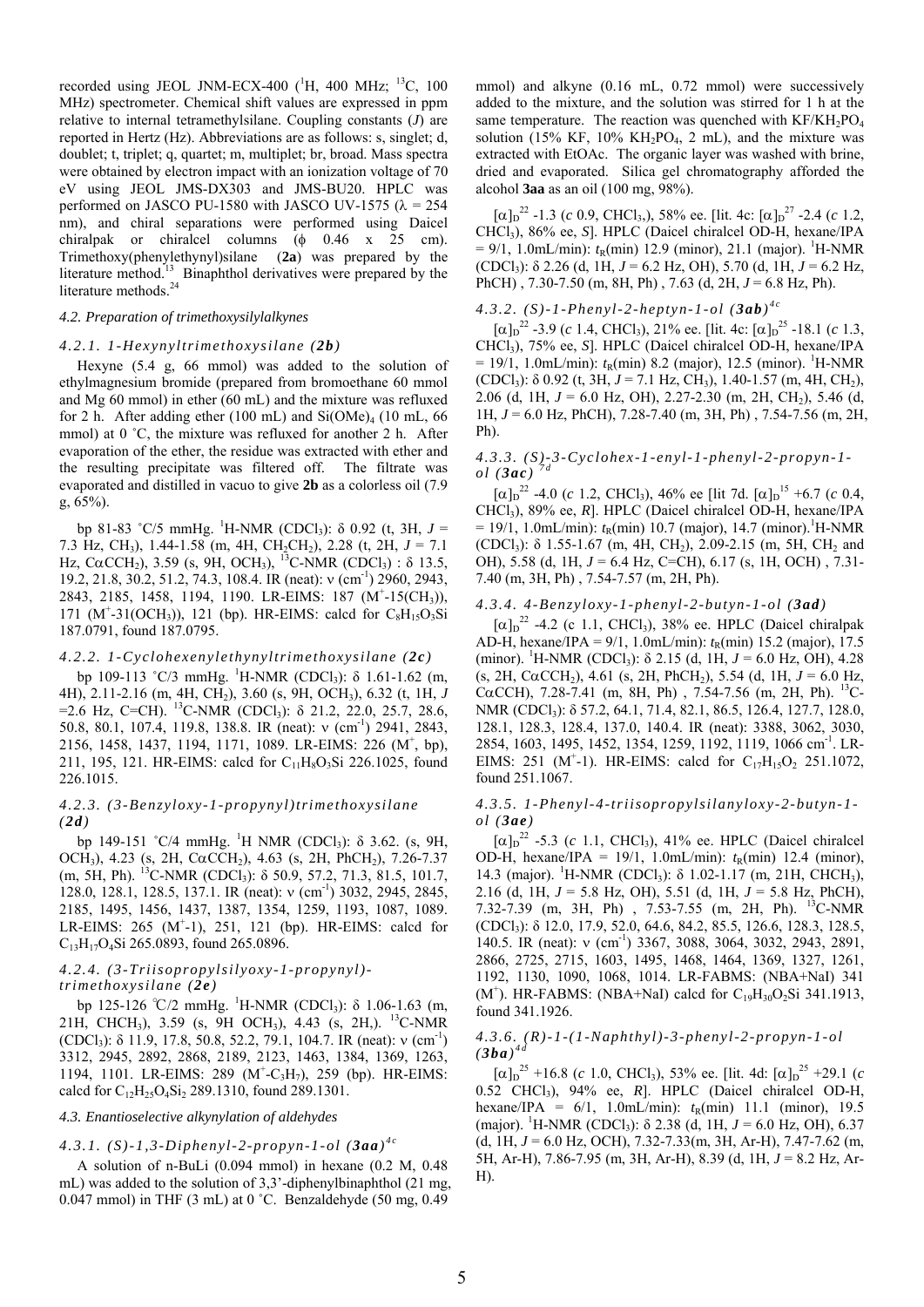*4.3.7. (S)-1-(2-Naphthyl)-3-phenyl-2-propyn-1-ol*   $(3ca)^{4c}$ 

 $[\alpha]_{\text{D}}^{22}$  +5.9 (*c* 1.0, CHCl<sub>3</sub>), 49% ee. [lit. 4c:  $[\alpha]_{\text{D}}^{25}$  +8.8 (*c* 0.69 CHCl3), 92% ee, *S*]. HPLC (Daicel chiralcel OD-H, hexane/IPA  $= 6/1$ , 1.0mL/min):  $t_R$ (min) 10.9 (minor), 27.8 (major). <sup>1</sup>H-NMR (CDCl3): δ 2.36 (d, 1H, *J* = 6.4 Hz, OH), 5.87 (d, 1H, *J* = 6.4 Hz, ArCH), 7.30-7.35(m, 3H, Ar-H), 7.49-7.52 (m, 4H, Ar-H), 7.72- 7.75 (m, 1H, Ar-H), 7.85-7.91 (m, 3H, Ar-H), 8.06 (s, 1H, Ar-H).

*4.3.8. (S)-3-Phenyl-1-(4-trifluoromethylphenyl)- 2 propyn-1-ol (3da) 4 c*

 $[\alpha]_D^{22}$  -3.0 (*c* 1.2, CHCl<sub>3</sub>), 41% ee. [lit. 4c:  $[\alpha]_D^{27}$  -6.9 (*c* 1.4 CHCl3), 87% ee, *S*] HPLC (Daicel chiralcel OD-H, hexane/IPA = 6/1, 1.0mL/min):  $t_R(\text{min})$  5.7 (minor), 23.0 (major). <sup>1</sup>H-NMR (CDCl<sub>3</sub>):  $\delta$  2.38 (d, 1H,  $J = 6.0$  Hz, OH), 5.76 (d, 1H,  $J = 6.0$  Hz, ArCH), 7.32-7.35 (m, 3H, Ar-H), 7.46-7.48 (m, 2H, Ar-H), 7.66- 7.70 (m, 2H, Ar-H), 7.74-7.76 (m, 2H, Ar-H).

*4.3.9. (S)-1-(4-Methoxyphenyl)-3-phenyl-2-propyn-1-ol*  $(3ea)^{4c}$ 

 $[\alpha]_{\text{D}}^{22}$  -4.2 (*c* 1.1, CHCl<sub>3</sub>), 60% ee. [lit. 4c:  $[\alpha]_{\text{D}}^{27}$  -4.2 (*c* 1.7, CHCl3), 80% ee, *S*]. HPLC (Daicel chiralcel OD-H, hexane/IPA  $= 6/1$ , 1.0mL/min):  $t_R$ (min) 11.0 (minor), 18.4 (major). <sup>1</sup>H-NMR (CDCl<sub>3</sub>):  $\delta$  2.21 (d, 1H,  $J = 6.2$  Hz, OH, 3.83 (s, 3H, CH<sub>3</sub>) 5.65 (d, 1H, *J* = 6.2 Hz, ArCH), 6.92- 6.94 (m, 2H, Ar-H), 7.32-7.33 (m, 3H, Ar-H), 7.46-7.48 (m, 2H, Ar-H), 7.54-7.56 (m, 2H, Ar-H).

*4.3.10. 1-(4-Dimethylamino)-3-phenyl-2-propyn-1*  $ol$   $(3fa)^{9a}$ 

 $[\alpha]_D^{22}$  -7.5 (*c* 1.2, CHCl<sub>3</sub>). HPLC (Daicel chiralcel OD-H, hexane/IPA =  $6/1$ , 1.0mL/min):  $t_R$ (min) 10.0 (minor), 18.8 (major). <sup>1</sup>H-NMR (CDCl<sub>3</sub>): δ 2.15 (br, 1H, OH), 3.00 (s, 6H, CH3) 5.61 (s, 1H, ArCH), 6.73- 6.76 (m, 2H, Ar-H), 7.31-7.32 (m, 3H, Ar-H), 7.47-7.50 (m, 4H, Ar-H).

*4.3.11. (S)-1,5-Diphenyl-1-penten-4-yn-3-ol (3ga) 4 c*

 $[\alpha]_{\text{D}}^{22}$  -1.6 (*c* 1.1, CHCl<sub>3</sub>), 42% ee. [lit. 4c:  $[\alpha]_{\text{D}}^{27}$  -7.3 (*c* 0.5, CHCl3), 61% ee, *S*]. HPLC (Daicel chiralcel OD-H, hexane/IPA  $= 9/1, 1.0$ mL/min):  $t_R$ (min) 12.6 (minor), 32.6 (major). <sup>1</sup>H-NMR (CDCl3): δ 2.07 (d, 1H, *J* = 6.2 Hz, OH), 5.29 (dd, 1H, *J* = 6.2, 9.0 Hz, OCH), 6.39 (dd, 1H, *J* = 9.0, 16 Hz, C=CH), 6.85 (d, 1H, *J* = 16 Hz, PhCH), 7.27-7.49 (m 10H, Ar-H).

**4.3.12.** (S)-1,5-Diphenyl-1-pentyn-3-ol  $(3ha)^{4c}$ 

 $[\alpha]_D^{22}$  +18.3 (*c* 1.4, CHCl<sub>3</sub>), 31% ee. [lit. 4c  $[\alpha]_D^{27}$  +28.4 (*c* 1.1, CHCl3), 49% ee, *S*]. HPLC (Daicel chiralcel OD-H, hexane/IPA =  $9/1$ , 1.0mL/min):  $t_R$ (min) 14.8 (minor), 26.2 (major). <sup>1</sup>H-NMR (CDCl<sub>3</sub>): δ 1.89 (d, 1H,  $J = 5.5$  Hz, OH), 2.11-2.15 (m, 2H, CH<sub>2</sub>), 2.83-2.93 (2H, m, CH<sub>2</sub>), 4.55-4.65 (1H, m, OCH), 7.20-7.36 (m, 8H, Ar-H), 7.43-7.46 (m, 2H, Ar-H).

*4.3.13. (S)-1-Cyclohexyl-3-phenyl-2-propyn-1-ol*   $(3ia)^{6c}$ 

 $[\alpha]_{D}^{20}$  +4.1 (*c* 1.2, CHCl<sub>3</sub>), 45% ee. [lit.  $[\alpha]_{D}$  -9.2 (*c* 1.0, CHCl3), 96% ee, *R*]. HPLC (Daicel chiralcel OD-H, hexane/IPA  $= 9/1, 1.0$ mL/min):  $t_R$ (min) 5.8 (minor), 11.6 (major). <sup>1</sup>H-NMR (CDCl3): δ 1.06-1.31 (m, 5H, CH2), 1.65-1.95 (m, 7H, OH and  $C_6H_{11}$ , 4.38 (t, 1H,  $J = 6.0$  Hz, OCH), 7.30-7.32 (m, 3H, Ar-H), 7.43-7.45 (m, 2H, Ar-H).

## *4.4. Enantioselective alkynylation of ketones*

## *4.4.1. (S)-2,4-Diphenyl-but-3-yn-2-ol (6aa) 17k*

n-BuLi (0.16 M in hexane, 0.58 mL, 0.094 mmol) was added to a solution of (*R*)-3,3'-diphenylbinaphthol (21 mg, 0.047 mmol) in THF (3 mL) at 0 °C under an Ar atmosphere. Trimethoxy(phenylethynyl)silane (156 mg, 0.71 mmol) was added to the mixture in one portion, and then a solution of acetophenone (56 mg, 0.47 mmol) in THF (0.5 mL) was added

over 3 h at the same temperature. After stirring for another 1 h, the reaction was quenched with tetrabutylammonium fluoride (1.0 M in THF, 4 mL). The mixture was stirred for 0.5 h and extracted with EtOAc. The organic layer was washed with water and brine successively. Drying over sodium sulfate, and concentration under reduced pressure and separation by silica gel column chromatography afforded the alcohol (85 mg, 81%) as a colorless oil. Enantiomeric excess was determined by chiral HPLC. See the next section for the determination of the absolute configuration.

 $[\alpha]_D^{16}$  -6.6 (*c* 1.0, CHCl<sub>3</sub>), 82% ee. HPLC (Daicel chiralcel OD-H, hexane/IPA =  $19/1$ , 1.0 mL/min):  $t_R(\text{min})$  8.6 (minor), 10.5 (major). <sup>1</sup>H NMR (CDCl<sub>3</sub>): δ 1.87 (s, 3H, CH<sub>3</sub>), 2.46 (s, 1H, OH), 7.30-7.50 (m, 8H, Ar-H), 7.73-7.75 (m, 2H, Ar-H).

#### *4.4.2. 2-(2-Naphthyl)-4-phenyl-but-3-yn-2-ol*   $(6ba)^{17l}$

 $[\alpha]_D^{20}$  +17.4 (*c* 0.44, CHCl<sub>3</sub>), 76% ee. HPLC (Daicel chiralcel OD-H, hexane/IPA =  $9/1$ , 1.0 mL/min):  $t_R$ (min) 8.6 (minor), 11.4 (major). <sup>1</sup>H NMR (CDCl<sub>3</sub>): δ 1.95 (s, 3H, CH<sub>3</sub>), 2.59 (s, 1H, OH), 7.34-7.35 (m, 3H, Ar-H), 7.48-7.52 (m, 4H, Ar-H), 7.80-7.88 (m, 4H, Ar-H), 8.19 (s, 1H, Ar-H).

#### *4.4.3. 2-(4-Methylphenyl)-4-phenyl-but-3-yn-2-ol*   $(6ca)^{17l}$

 $[\alpha]_D^{18}$  -5.4 (*c* 0.56, CHCl<sub>3</sub>), 81% ee. HPLC (Daicel chiralcel OD-H, hexane/IPA =  $19/1$ , 1.0 mL/min):  $t_R(\text{min})$  (minor), 11.6 (major). <sup>1</sup>H NMR (CDCl<sub>3</sub>): δ 1.86 (s, 3H, CH<sub>3</sub>), 2.37 (s, 3H, Ar-CH3), 2.41 (s, 1H, OH), 7.19 (d, 2H, *J* = 8.2 Hz), 7.32-7.33 (m, 3H, Ar-H), 7.47-7.49 (m, 2H, Ar-H), 7.62 (d, 2H, *J* = 8.2 Hz).

#### *4.4.4. (S)-2-(4-Methoxyphenyl)-4-phenyl-but-3-yn-2-ol (6da) 17l*

 $[\alpha]_{\text{D}}^{19}$  -8.0 (*c* 0.44, CHCl<sub>3</sub>), 81% ee. [lit. 17l  $[\alpha]_{\text{D}}^{25}$  +10.2 (*c* 0.4, CHCl<sub>3</sub>), 68% ee, R. HPLC (Daicel chiralcel OD-H, hexane/IPA = 19/1, 1.0 mL/min):  $t_R(\text{min})$  12.7 (minor), 21.3 (major). <sup>1</sup>H NMR (CDCl<sub>3</sub>): δ 1.86 (s, 3H, CH<sub>3</sub>), 2.42 (s, 1H, OH), 3.82 (s, 3H, OCH3), 6.90-6.93 (m, 2H), 7.32-7.35 (m, 3H, Ar-H), 7.47-7.49 (m, 2H, Ar-H), 7.64-7.67 (m, 2H, Ar-H).

#### *4.4.5. 2-(4-Nitrophenyl)-4-phenyl-but-3-yn-2-ol*   $(6ea)^{17d}$

 $[\alpha]_D$ <sup>17</sup> -1.9 (*c* 1.0, CHCl<sub>3</sub>), 72% ee. HPLC (Daicel chiralcel OD-H, hexane/IPA = 19/1, 1.0 mL/min):  $t_R$ (min) 21.1 (minor), 26.3 (major). <sup>1</sup>H NMR (CDCl<sub>3</sub>): δ 1.88 (s, 3H, CH<sub>3</sub>), 2.57 (s, 1H, OH), 7.34-7.36 (m, 3H, Ar-H), 7.46-7.49 (m, 2H, Ar-H), 7.90 (d, *J* = 9.2 Hz, 2H, Ar-H), 8.25 (m, 2H, Ar-H).

*4.4.6. (S)-2-(4-Fluorophenyl)-4-phenyl-but-3-yn-2 ol (6fa) 17l*

 $[\alpha]_{\text{D}}^{22}$  -8.5 (*c* 0.53, CHCl<sub>3</sub>), 79% ee. [lit. 17l  $[\alpha]_{\text{D}}^{25}$  +5.0 (*c* 0.4, CHCl3), 54% ee, *R*]. HPLC (Daicel chiralcel OD-H, hexane/IPA  $= 19/1, 1.0$  mL/min):  $t_R(\text{min})$  8.2 (minor), 10.2 (major). <sup>1</sup>H NMR (CDCl3): δ 1.86 (s, 3H, CH3), 2.46 (s, 1H, OH), 7.04-7.08 (m, 2H, Ar-H), 7.31-7.35 (m, 3H, Ar-H), 7.47-7.49 (m, 2H, Ar-H), 7.68- 7.71 (m, 2H, Ar-H).

## *4.4.7. 2-(4-Trifluoromethylphenyl)-4-phenyl-but-3 yn-2-ol (6ga) 17k*

 $[\alpha]_{D}^{24}$  -6.1 (*c* 1.6, CHCl<sub>3</sub>), 75% ee. HPLC (Daicel chiralcel OD-H, hexane/IPA =  $19/1$ , 1.0 mL/min):  $t_R(\text{min})$  8.3 (minor), 10.1 (major). <sup>1</sup>H NMR (CDCl<sub>3</sub>): δ 1.87 (s, 3H, CH<sub>3</sub>), 2.53 (s, 1H, OH), 7.32-7.36 (m, 3H, Ar-H), 7.47-7.49 (m, 2H, Ar-H), 7.65 (d, 2H,  $J = 8.2$  Hz), 7.84 (d, 2H,  $J = 8.2$  Hz).

## *4.4.8. 1,3-Diphenyl-pent-1-yn-3-ol (6ha) 17k*

 $[\alpha]_{D}^{23}$  -6.7 (*c* 1.0, CHCl<sub>3</sub>), 61% ee. HPLC (Daicel chiralcel OD-H, hexane/IPA = 29/1, 1.0 mL/min):  $t_R(\text{min})$  9.4 (minor),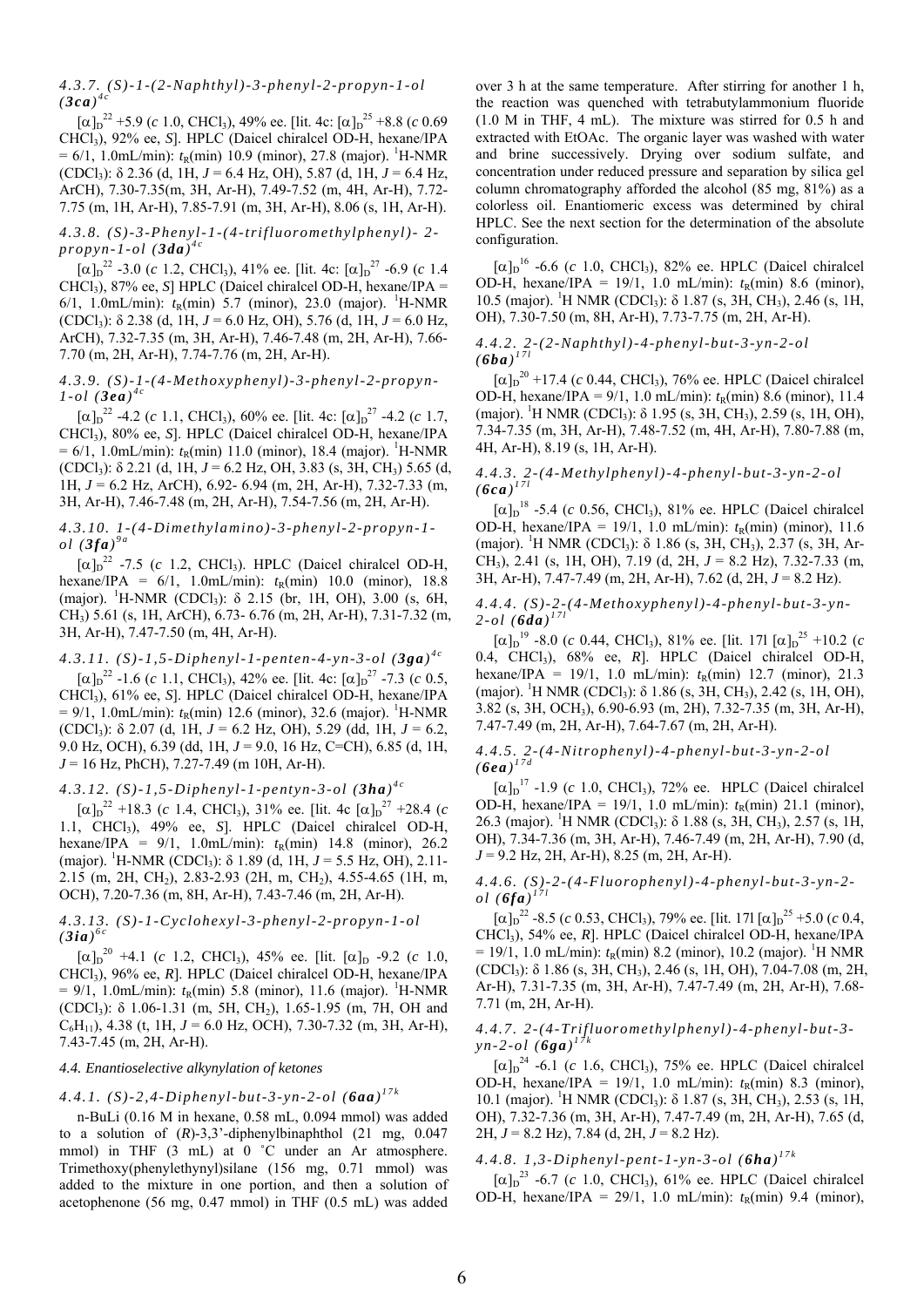11.0 (major). <sup>1</sup>H NMR (CDCl<sub>3</sub>): δ 1.03 (t, 3H,  $J = 7.3$  Hz, - $CH_2CH_3$ ), 1.95-2.11 (m, 2H, -CH<sub>2</sub>CH<sub>3</sub>), 2.45 (s, 1H, OH), 7.30-7.40 (m, 6H Ar-H), 7.48-7.51 (m, 2H, Ar-H), 7.68-7.77 (m, 2H, Ar-H).

*4.4.9. 4-Methyl-1,3-diphenyl-pent-1-yn-3-ol (6ia) 2 5*  $[\alpha]_D^{20}$  -1.0 (*c* 0.81, CHCl<sub>3</sub>), 8% ee. HPLC (Daicel chiralcel

AD-H, hexane/IPA = 19/1, 1.0 mL/min):  $t_R$ (min) 10.5 (major), 15.9 (minor). <sup>1</sup>H NMR (CDCl<sub>3</sub>): δ 0.89 (d, 3H,  $J = 6.8$  Hz), 1.14(d, 3H, *J* = 6.8 Hz), 2.14-2.23 (m, 1H), 2.41 (s, 1H, OH), 7.28-7.39 (m, 6H, Ar-H), 7.49-7.51 (m, 2H, Ar-H), 7.67-7.69 (m, 2H, Ar-H).

## *4.4.10. 3-Methyl-1,5-diphenyl-pent-1-yn-3-ol*   $(6ja)^{17d}$

 $[\alpha]_D^{16}$  +6.0 (*c* 1.0, CHCl<sub>3</sub>), 41% ee. HPLC (Daicel chiralcel OD-H, hexane/IPA = 19/1, 1.0 mL/min):  $t_R$ (min) 11.4 (minor), 16.2 (major). <sup>1</sup>H NMR (CDCl<sub>3</sub>): δ 1.63 (s, 3H, CH<sub>3</sub>), 2.01-2.10 (m, 2H), 2.91-2.95 (m, 2H), 7,18-7.22 (m, 8H, Ar-H), 7.43-7.46 (m, 2H, Ar-H).

## *4.4.11. 2-Cyclohexyl-4-phenyl-but-3-yn-2-ol*   $(6ka)^{17g}$

 $[\alpha]_{D}^{17}$  +2.7 (*c* 1.0, CHCl<sub>3</sub>), 52% ee. HPLC (Daicel chiralcel OD-H, hexane/IPA = 19/1, 1.0 mL/min):  $t_R(\text{min})$  5.7 (minor), 7.9 (major). <sup>1</sup>H NMR (CDCl<sub>3</sub>): δ 1.14-1.30 (m, 5H), 1.51-1.52 (m, 1H), 1.54 (s, 3H, CH3), 1.68-1.71 (m, 1H), 1.82-1.84 (m, 2H), 1.91-1.95 (m, 1H), 2.02-2.05 (m, 1H), 7.30-7.31 (m, 3H, Ar-H), 7.41-7.44 (m, 2H, Ar-H).

## *4.4.12. 3,4,4-Trimethyl-1-phenyl-pent-1-yn-3-ol*   $(6la)^{17d}$

 $[\alpha]_D^{21}$  +2.2 (*c* 2.2, CHCl<sub>3</sub>), 43% ee. HPLC (Daicel chiralcel OD-H, hexane/IPA = 19/1, 1.0 mL/min):  $t_R$ (min) 5.5 (minor), 8.2 (major). <sup>1</sup>H NMR (CDCl<sub>3</sub>): δ 1.12 (s, 9H, CCH<sub>3</sub>), 1.54 (s, 3H, CH3), 1.94 (s, 1H, OH), 7.29-7.31 (m, 3H, Ar-H), 7.41-7.43 (m, 2H, Ar-H).

## *4.5. Determination of the absolute configuration of chiral propargylic alcohol 6*

## *4.5.1. (S)-2-Hydroxy-2-phenylpropanoic acid Methyl Ester (8aa) 2 1*

A solution of Red-Al<sup>®</sup> in toluene (65%, 0.54 mL) was added to a solution of alcohol **6aa** ( $[\alpha]_D^{16}$  -6.6 (*c* 1.0, CHCl<sub>3</sub>), 82% ee, 116 mg) in ether (20 mL) at 0 ˚C and the mixture was stirred at rt for 4 h. The reaction was quenched by dropwise addition of MeOH (5 mL) at 0 °C. The mixture was dilute with EtOAc and washed with a saturated solution of Rochelle's salt. The organic layer was dried over MgSO4, filtered and concentrated under reduced pressure to yield a yellow oil, which was purified by column chromatography (eluent: Hex/EtOAc=8/1) to afford alkene **7aa** (105 mg, 90% yield) as a colorless oil.

**7aa** :  $[\alpha]_D^{22}$  -12.7 (*c* 2.5, CHCl<sub>3</sub>), 81% ee. [lit. 20:  $[\alpha]_D^{20}$  + 12.8 (*c* 0.63, CHCl3), 91% ee, *S*]. HPLC (Daicel chiralcel OD-H, hexane/IPA =  $9/1$ , 1.0 mL/min):  $t_R$ (min) 9.1 (major), 12.0 (minor). <sup>1</sup>H NMR (CDCl<sub>3</sub>):  $\delta$  1.80 (s, 3H, CH<sub>3</sub>), 6.50 (d, 1H, *J* = 16.0 Hz, CH=CH), 6.64 (d, 1H, *J* = 16.0 Hz, CH=CH), 7.22-7.39 (m, 8H, Ar-H), 7.51-7.53 (m, 2H, Ar-H).

Ozone was bubbled into a solution of the alkene **7aa** (105.3 mg, 0.47 mmol) in dichloromethane (20 mL) at -78 ℃ until a blue color persisted. Oxygen was then passed through the solution and triphenylphosphine (123mg, 0.47 mmol) was added to the mixture at the same temperature. The resulting mixture was stirred for 1 h at room temperature and concentrated under reduced pressure to yield a colorless oil, which was purified by silica gel column chromatography (eluent: Hex/EtOAc=6/1) to afford the corresponding aldehyde (53.8 mg, 76% yield) as a colorless oil.

Sodium bicarbonate (1.0 g, 12 mmol) was added to a solution of the above aldehyde in MeOH-water (9:1, 1.4 mL). To the mixture was added bromine (0.14 mL, 2.7 mmol) over 30 minutes with vigorous stirring at room temperature. After stirring for 2 h, excess bromine was decomposed using solid  $Na<sub>2</sub>S<sub>2</sub>O<sub>3</sub>$ . The mixture was filtered, and the filtrate was extracted with EtOAc. The organic layer was washed with brine, dried over Na<sub>2</sub>SO<sub>4</sub>, filtered, and concentrated in vacuo. The obtained crude product was purified by column chromatography (eluent: Hex/CH<sub>2</sub>Cl<sub>2</sub> =3:2, 1:1, 1:3) to give the ester **8aa** (41.3mg, 54%) yield, 81% ee) as a colorless oil.

 $[\alpha]_{\text{D}}^{21}$  +51 (*c* 1.3, CHCl<sub>3</sub>), 81% ee. [lit. 21 [ $\alpha$ ]<sub>D</sub> +55 (*c* 1.3, CHCl3), 81% ee, *S*]. HPLC (Daicel chiralcel OD-H, hexane/IPA  $= 49/1, 0.5$  mL/min):  $t_R(\text{min})$  20.6 (major), 22.6 (minor). <sup>1</sup>H NMR (CDCl<sub>3</sub>): δ 1.78 (s, 3H, CH<sub>3</sub>), 3.75 (s, 1H, OH), 3.78 (s, 3H, OCH3), 7.28-7.38 (m, 3H, Ar-H), 7.54-7.55 (m, 3H, Ar-H).

#### *4.6. Enantioselective alkynylation of acetylpyridines*

## *4.6.1. 4-Phenyl-2-(pyridin-3-yl)-but-3-yn-2-ol*   $(10aa)^{17k}$

 $[\alpha]_{D}^{24}$  -0.9 (*c* 1.0, CHCl<sub>3</sub>), 75% ee. HPLC (Daicel chiralcel OD-H, hexane/IPA =  $9/1$ , 1.0 mL/min):  $t_R(\text{min})$  9.5 (minor), 12.2 (major). 1H NMR (CDCl3): δ 1.89 (s, 3H, CH3), 7.27-7.35 (m, 4H), 7.46-7.51 (m, 2H, Ar-H), 8.01-8.03 (m, 1H, Ar-H), 8.54-8.56 (m, 1H, Ar-H), 8.99 (s, 1H, Ar-H).

#### *4.6.2. 4-Phenyl-2-(pyridin-4-yl)-but-3-yn-2-ol*   $(10ba)^{22b}$

 $[\alpha]_D^{23}$  +1.6 (*c* 1.0, CHCl<sub>3</sub>), 75% ee. HPLC (Daicel chiralcel OD-H, hexane/IPA = 4/1, 1.0 mL/min):  $t_R(\text{min})$  7.3 (minor), 11.1 (major). <sup>1</sup>H NMR (CDCl<sub>3</sub>): δ 1.84 (s, 3H, CH<sub>3</sub>), 7.33-7.35 (m, 3H, Ar-H), 7.45-7.47 (m, 2H, Ar-H), 7.62 (d, 2H, *J* = 6.0 Hz), 8.59 (s, 2H, Ar-H).

## *4.6.3. 5-Benzyloxy-2-(pyridin-3-yl)-pent-3-yn-2-ol (10ad)*

 $[\alpha]_D^{20}$  +0.9 (*c* 1.1, CHCl<sub>3</sub>), 66% ee. HPLC (Daicel chiralcel OD-H, hexane/IPA =  $9/1$ , 1.0 mL/min):  $t_R$ (min) 29.8 (minor), 37.2 (major). <sup>1</sup>H NMR (CDCl<sub>3</sub>): δ 1.85 (s, 3H, CH<sub>3</sub>), 4.27 (s, 2H), 4.59 (s, 2H), 7.26-7.34 (m, 6H, Ar-H), 7.93-7.95 (m, 1H, Ar-H), 8.50-8.54 (m, 1H, Ar-H), 8.90 (s, 1H, Ar-H). <sup>13</sup>C NMR (CDCl<sub>3</sub>): δ 33.3, 57.3, 68.2, 71.8, 81.4, 89.0, 123.1, 128.0, 128.1, 128.5, 132.9, 137.2, 141.1, 146.8, 148.7. IR (neat): v (cm<sup>-1</sup>) 3139, 2854, 1658, 1477, 1351, 1174, 1091, 1025, 740, 698. LR-FABMS 268:  $((M+H)^{+}$ , bp), 149, 91, 55. HR-FABMS: calcd for C<sub>17</sub>H<sub>18</sub>NO<sub>2</sub>  $((M+H)<sup>+</sup>)$  268.1338, found 268.1337.

*4.6.4. 5-Benzyloxy-2-(pyridin-4-yl)-pent-3-yn-2-ol (10bd)* 

 $[\alpha]_D^{20}$  +1.8 (*c* 1.0, CHCl<sub>3</sub>), 60% ee. HPLC (Daicel chiralpak AD-H, hexane/IPA =  $9/1$ , 1.0 mL/min):  $t_R$ (min) 9.2 (major), 10.8 (minor). <sup>1</sup>H NMR (CDCl<sub>3</sub>): δ 1.74 (s, 3H, CH<sub>3</sub>), 4.24 (s, 2H), 4.57 (s, 2H), 7.27-7.35 (m, 5H, Ar-H), 7.52 (d, 2H, *J* = 6.0 Hz), 8.48 (d, 2H,  $J = 6.0$  Hz). <sup>13</sup>C NMR (CDCl<sub>3</sub>):  $\delta$  33.0, 57.3, 68.5, 71.8, 81.0, 89.0, 120.1, 127.9, 128.0, 128.4, 137.1, 149.2, 155.1. IR (neat): v (cm<sup>-1</sup>) 3087, 2854, 1600, 1457, 1390, 1180, 1074, 825, 740, 698. LR-FABMS: 268 ((M+H)<sup>+</sup>, bp), 149, 81, 57. HR-FABMS: calcd for  $C_{17}H_{18}NO_2$   $((M+H)^+)$  268.1338, found 268.1337.